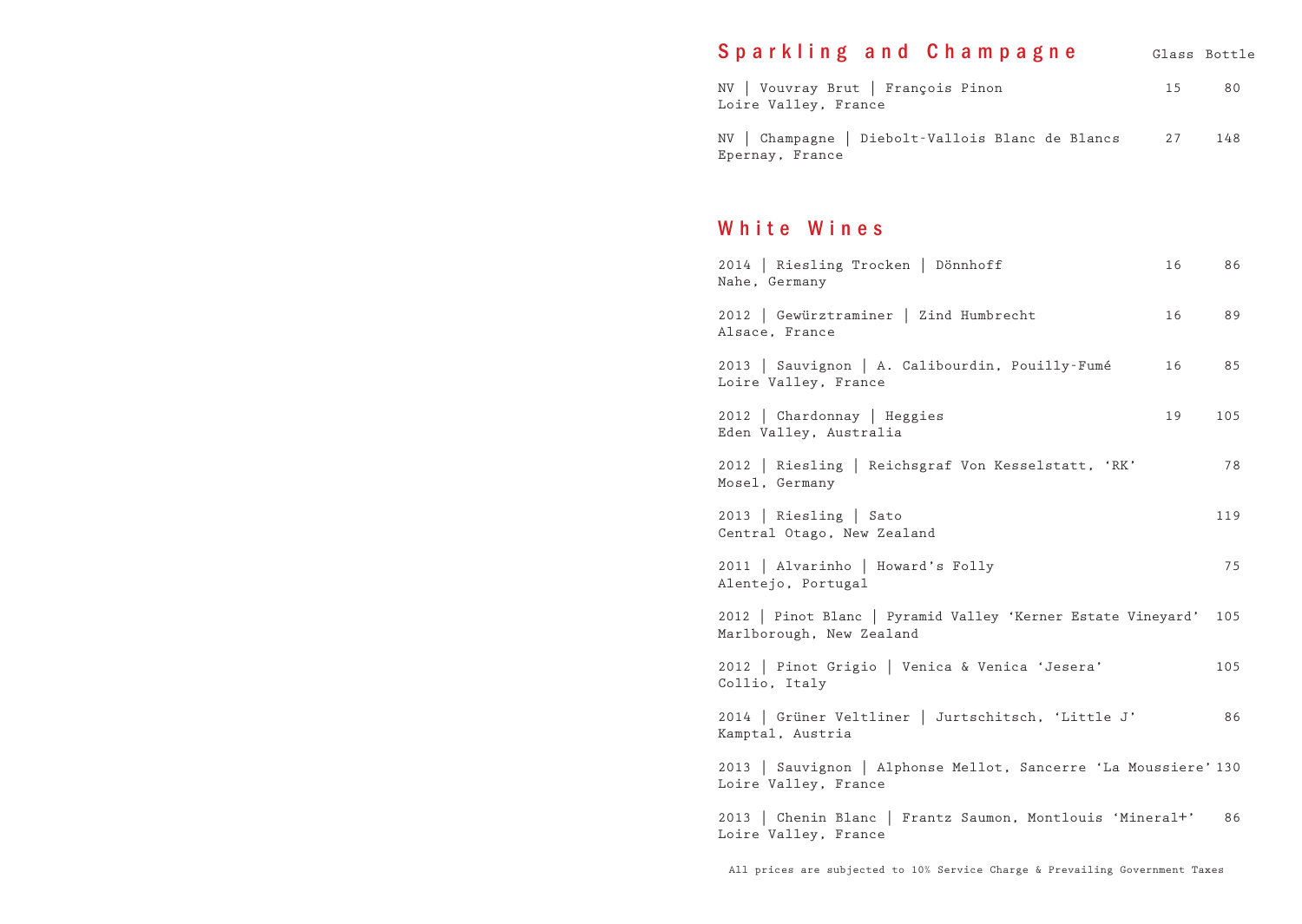| White Wines                                                                | Bottle | Reserve Sweet Wines                                                                                           | Bottle |
|----------------------------------------------------------------------------|--------|---------------------------------------------------------------------------------------------------------------|--------|
| 2012   Godello   Rafael Palacios, "Louro do Bolo"<br>Valdeorras, Spain     | 113    | NV   Champagne Demi-Sec   Louis Roederer, 'Carte Blanche'<br>Reims, Champagne, France                         | 156    |
| 2014   Chardonnay   Signature Vincent, Bourgogne Blanc<br>Burgundy, France | 81     | 2011   Riesling Auslese   Dönnhoff 'Oberhäuser Brücke'<br>Nahe, Germany 375mL.                                | 128    |
| 2011   Chardonnay   Charles Audoin, Marsannay<br>Burgundy, France          | 124    | 1989   Barsac-Sauternes   Château Climens<br>Botrytis Semillon, Bordeaux, France                              | 456    |
| 2013   Chardonnay   Shaw & Smith<br>Adelaide Hills, Australia              | 130    | 1990   Sauternes   Château Rieussec<br>Botrytis Semillon Blend, Bordeaux, France                              | 347    |
|                                                                            |        | 1989   Sauternes   Château Rieussec<br>Botrytis Semillon Blend, Bordeaux, France 375 mL.                      | 246    |
|                                                                            |        | 1989   Sauternes   Château Suduiraut 'Crème de Tête'<br>Botrytis Semillon-Sauvignon, Bordeaux, France 375 mL. | 590    |
|                                                                            |        | 2008   Sauternes   Château d'Yquem<br>Botrytis Semillon-Sauvignon, Bordeaux, France 375 mL.                   | 418    |
|                                                                            |        | 1995   Sauternes   Château d'Yquem<br>Botrytis Semillon-Sauvignon, Bordeaux, France                           | 1805   |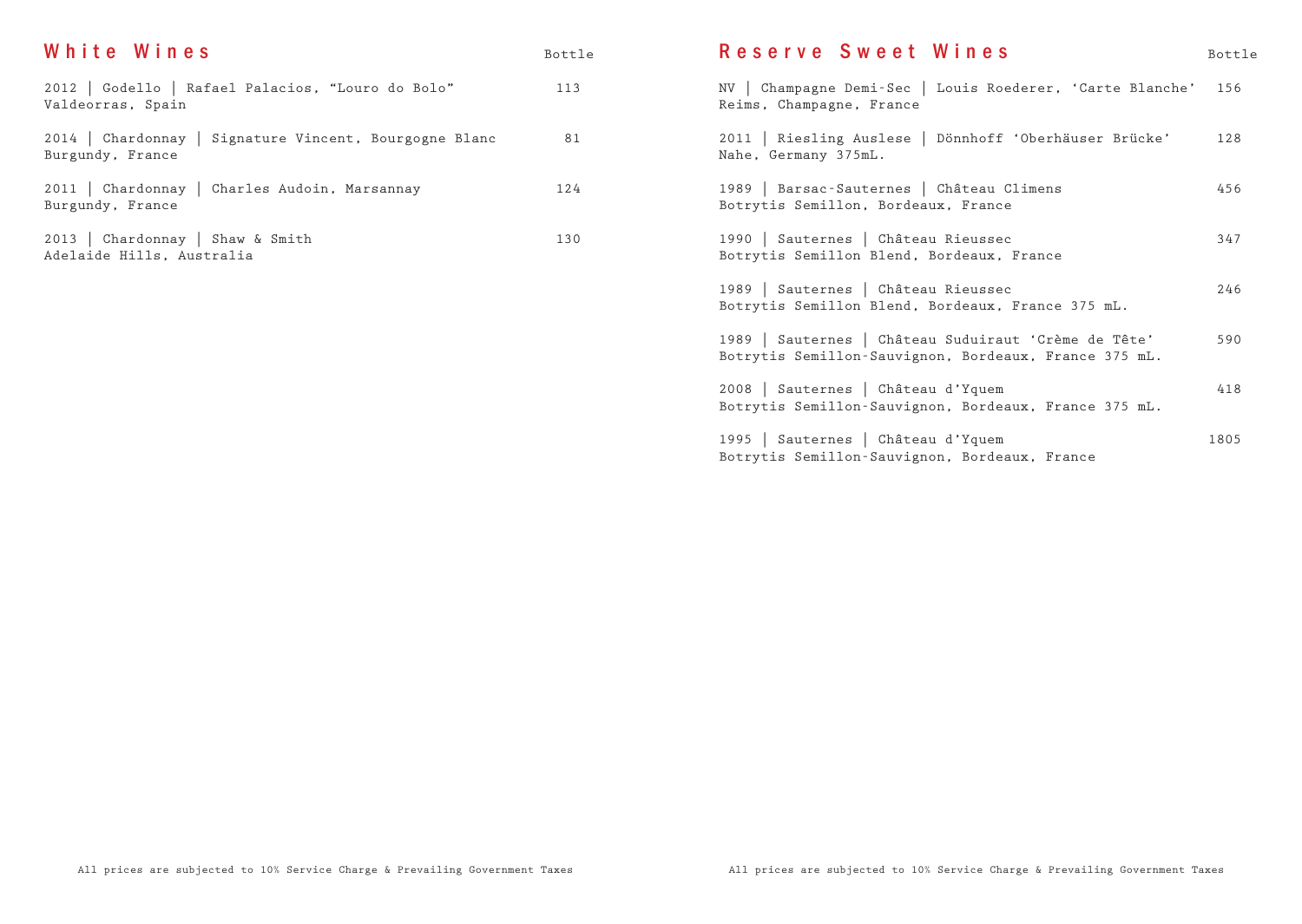| Reserve Red Wines                                                                              | Bottle |
|------------------------------------------------------------------------------------------------|--------|
| 1990   St-Estephe   Château Cos d'Estournel<br>Cabernet Sauvignon Blend, Bordeaux, France      | 760    |
| 1982   St-Estephe   Château Cos d'Estournel<br>Cabernet Sauvignon Blend, Bordeaux, France      | 1283   |
| 1982   St-Estephe   Château Montrose<br>Cabernet Sauvignon Blend, Bordeaux, France             | 1030   |
| 2001   St-Émillion   Château Tertre-Roteboauf<br>Merlot-Cabernet Franc Blend, Bordeaux, France | 808    |
| 1990   Pomerol   Château L'Evangile<br>Merlot-Cabernet Franc Blend, Bordeaux, France           | 1060   |
|                                                                                                |        |
|                                                                                                |        |

| Red Wines                                                                            |         | Glass Bottle |
|--------------------------------------------------------------------------------------|---------|--------------|
| 2013   Pinot Noir   Stonier<br>Mornington Peninsula, Australia                       | $17 \,$ | 92           |
| 2013   Gamay   Terres Dorées, 'L'Ancien'<br>Beaujolais, France                       | 15      | 84           |
| 2011   Mencia   Telmo Rodriguez, 'Gaba Do Xil'<br>Valdeorras, Spain                  | 14      | 76           |
| 2013   Syrah   Collines du Bourdic<br>Languedoc-Roussillon, France                   | 16      | 85           |
| 2011   Pinot Noir   Alphonse Mellot 'La Moussiere'<br>Sancerre, Loire Valley, France |         | 136          |
| 2011   Gamay   Charly Thévénet, Regnié, 'Grain & Granit'<br>Beaujolais, France       |         | 89           |
| 2013   Blaufränkisch   Heinrich<br>Burgenland, Austria                               |         | 81           |
| 2012   Barbera d'Asti   Bruno Rocca<br>Piedmont, Italy                               |         | 116          |
| 2011   Nebbiolo   La Spinetta<br>Piedmont, Italy                                     |         | 119          |
| 2011   Syrah, Alicante Bouschet   Howard's Folly<br>Alentejo, Portugal               |         | 75           |
| 2012   Shiraz   Shaw & Smith<br>Adelaide Hills, Australia                            |         | 135          |
| 2012   Shiraz   John Duval 'Entity'<br>Barossa Valley, Australia                     |         | 170          |
| 2008   Cabernet Sauvignon Blend   Segla<br>Margaux, Bordeaux, France                 |         | 145          |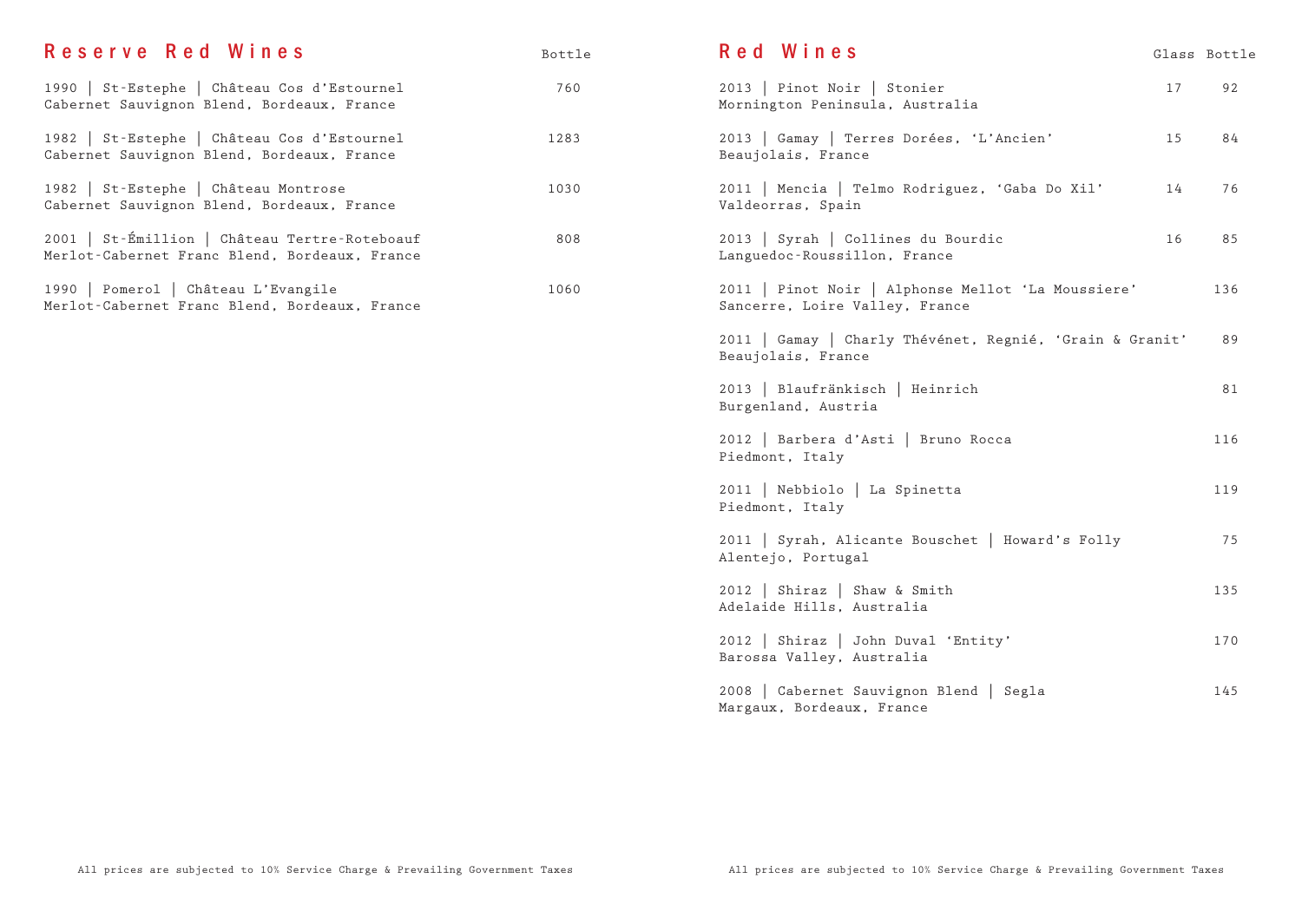| Sweet Wines                                                                                      | Glass Bottle |
|--------------------------------------------------------------------------------------------------|--------------|
| 2014   Moscato D'Asti   La Spinetta 'Bricco Quaglia' 13<br>Piedmont, Italy                       | 70           |
| 2009   Riesling   Pegasus Bay, Late Harvest 'Aria'<br>Waipara, New Zealand                       | 128          |
| 2009   Moscatel   Telmo Rodgriguez, 'Molino Real'<br>Malaga, Spain 500mL.                        | 172          |
| 2005   Barsac-Sauternes   Château Coutet<br>Botrytis Semillon-Sauvignon, Bordeaux, France 375mL. | 145          |
| 2005   Sauternes   Petit Guiraud<br>Botrytis Semillon-Sauvignon, Bordeaux, France                | 135          |
| 2008   Vespaiola   Maculan, Passito 'Torcolato'<br>Veneto, Italy 500mL.                          | 180          |
|                                                                                                  |              |

| Reserve Red Wines                                                                                                | Bottle |
|------------------------------------------------------------------------------------------------------------------|--------|
| 2011   Volnay 1er Cru   Domaine de Montille 'Taillepieds'<br>Pinot Noir, Burgundy, France                        | 273    |
| 1999   Musigny   Domaine Comte de Georges de Vogüé<br>"Vielles Vignes"<br>Pinot Noir, Grand Cru Burgundy, France | 3040   |
| 2013   Pinot Noir   Tolpuddle<br>North-East Tasmania, Australia                                                  | 183    |
| 2011   Pinot Noir   Beaux Frères 'Beaux Frères Vineyard'<br>Willamete Valley, Oregon, USA                        | 256    |
| 1999   Barbaresco   Gaja<br>Nebbiolo, Piedmont, Italy                                                            | 638    |
| 2008   Brunello di Montalcino   Pieve Santa Restituta<br>'Sugarille'<br>Sangiovese, Tuscany, Italy               | 368    |
| 2005   St-Julien   Château Branaire-Ducru<br>Cabernet Sauvignon Blend, Bordeaux, France                          | 319    |
| 1985   St-Julien   Château Ducru Beaucaillou<br>Cabernet Sauvignon Blend, Bordeaux, France                       | 550    |
| 2005   Pauillac   Château Grand-Puy-Lacoste<br>Cabernet Sauvignon Blend, Bordeaux, France                        | 336    |
| 2011   IGT Toscana   Antinori 'Tignanello'<br>Sangiovese-Cabernet Sauvignon Blend, Tuscany, Italy                | 242    |
| 2005   IGT Toscana   Antinori 'Solaia'<br>Cabernet Sauvignon-Sangiovese Blend, Tuscany, Italy                    | 574    |
| 2010   Cabernet Sauvignon   Henschke 'Cyril Henschke'<br>Eden Valley, Australia                                  | 416    |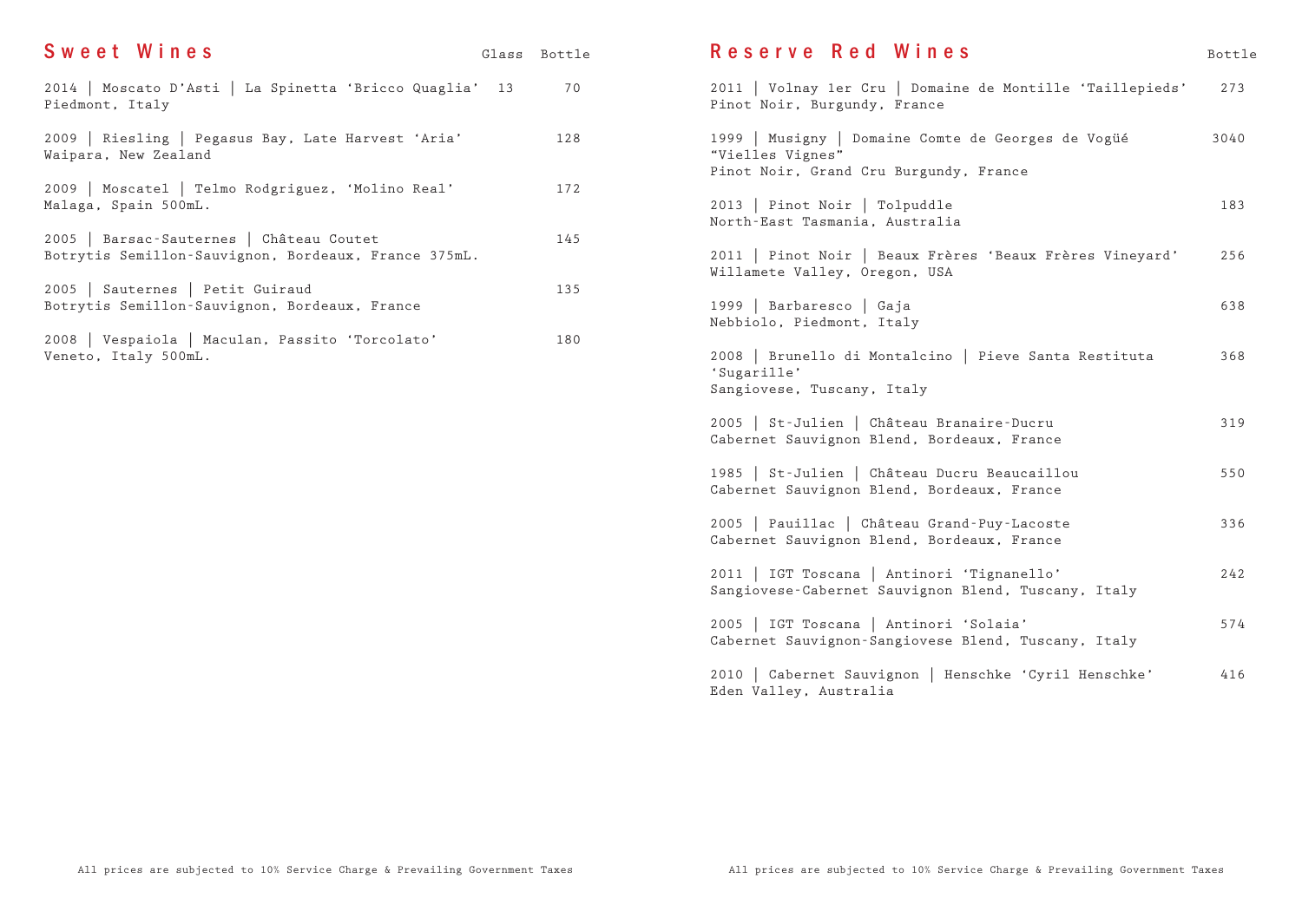| Reserve White Wines                                                                                     | Bottle | Reserve Champagne and Sparkling Bottle                                         |     |
|---------------------------------------------------------------------------------------------------------|--------|--------------------------------------------------------------------------------|-----|
| 2013   Chardonnay   Vasse Felix 'Heytesbury'<br>Margaret River, Australia                               | 172    | NV   Jacques Selosse, 'Initial' Blanc de Blancs<br>Avize, France               | 410 |
| 2011   Chardonnay   Bell Hill<br>North Canterbury, New Zealand                                          | 221    | 2002   Pol Roger, Blanc de Blancs<br>Epernay, France                           | 252 |
| 2011   Chardonnay   Giaconda<br>Beechworth, Australia                                                   | 420    | 2002   Bruno Paillard, Blanc de Blancs Magnum<br>Reims, France                 | 591 |
| 2010   Puligny-Montrachet ler Cru<br>Vincent Girardin 'Les Demoiselles'<br>Chardonnay, Burgundy, France | 252    | NV   Laherte Frères 'Les Clos'<br>Chavot-Courcourt, France                     | 185 |
| 2009   Chablis Grand Cru   Domaine Laroche 'Les Clos'                                                   | 390    | NV   Egly-Ouriet, 'Grand Cru'<br>Ambonnay, France                              | 430 |
| Chardonnay, France<br>2010   Meursault 1er Cru   Deux Montille 'Les Porusots'                           | 198    | 2004   Jacquesson, 'Corne Bautray'<br>Dizy, France                             | 444 |
| Chardonnay, Burgundy, France<br>2011   Meursault 1er Cru   Domaine Coche-Dury'Genevrières'              | 2084   | NV   Billecart-Salmon, Rosé<br>Mareuil-sur-Aÿ, France                          | 172 |
| Chardonnay, Burgundy, France                                                                            |        | NV   Georges Laval, Rosé de Saignée<br>Cumieres, France                        | 299 |
|                                                                                                         |        | 2009   Louis Roederer, Rosé<br>Reims, France                                   | 225 |
|                                                                                                         |        | NV   Nyetimber, Rosé<br>Southern England, United Kingdom                       | 214 |
|                                                                                                         |        | 1996   Dom Ruinart, Rosé<br>Reims, France                                      | 821 |
|                                                                                                         |        | NV   Cédric Bouchard 'Val Villaine' Blanc de Noirs<br>Celles-sur-Ource, France | 222 |